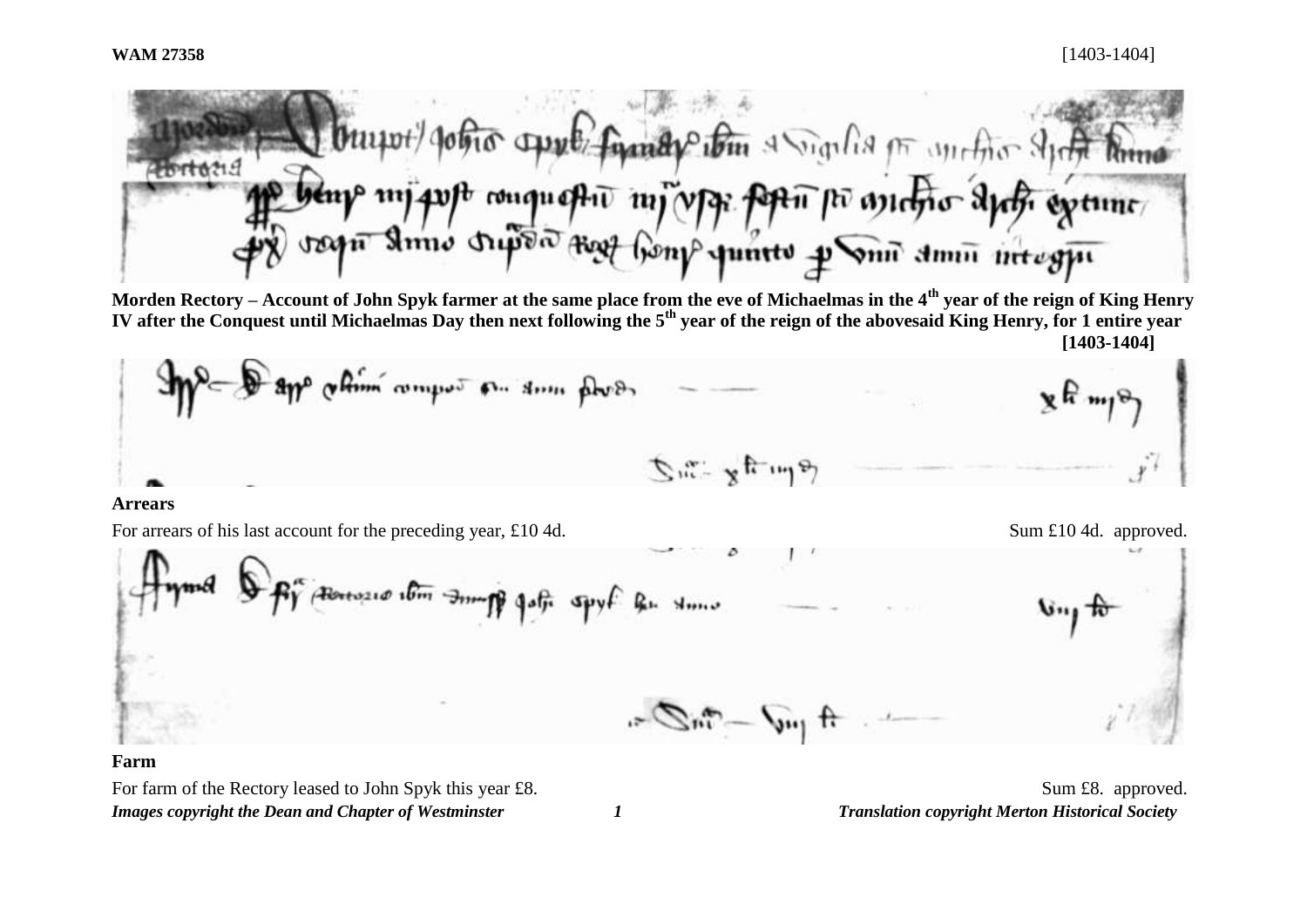

In 1 quarter wheat bought for pension of the Vicar of Morden as overleaf 5s 4d. In 1 quarter beans bought for the same 3s 4d. Sum 8s 8d. approved.



## **Pension paid**

Paid to the aforesaid Vicar for his pension granted to him by the lord Prior and convent as long as it pleases the same 20s. Sum 20s. approved.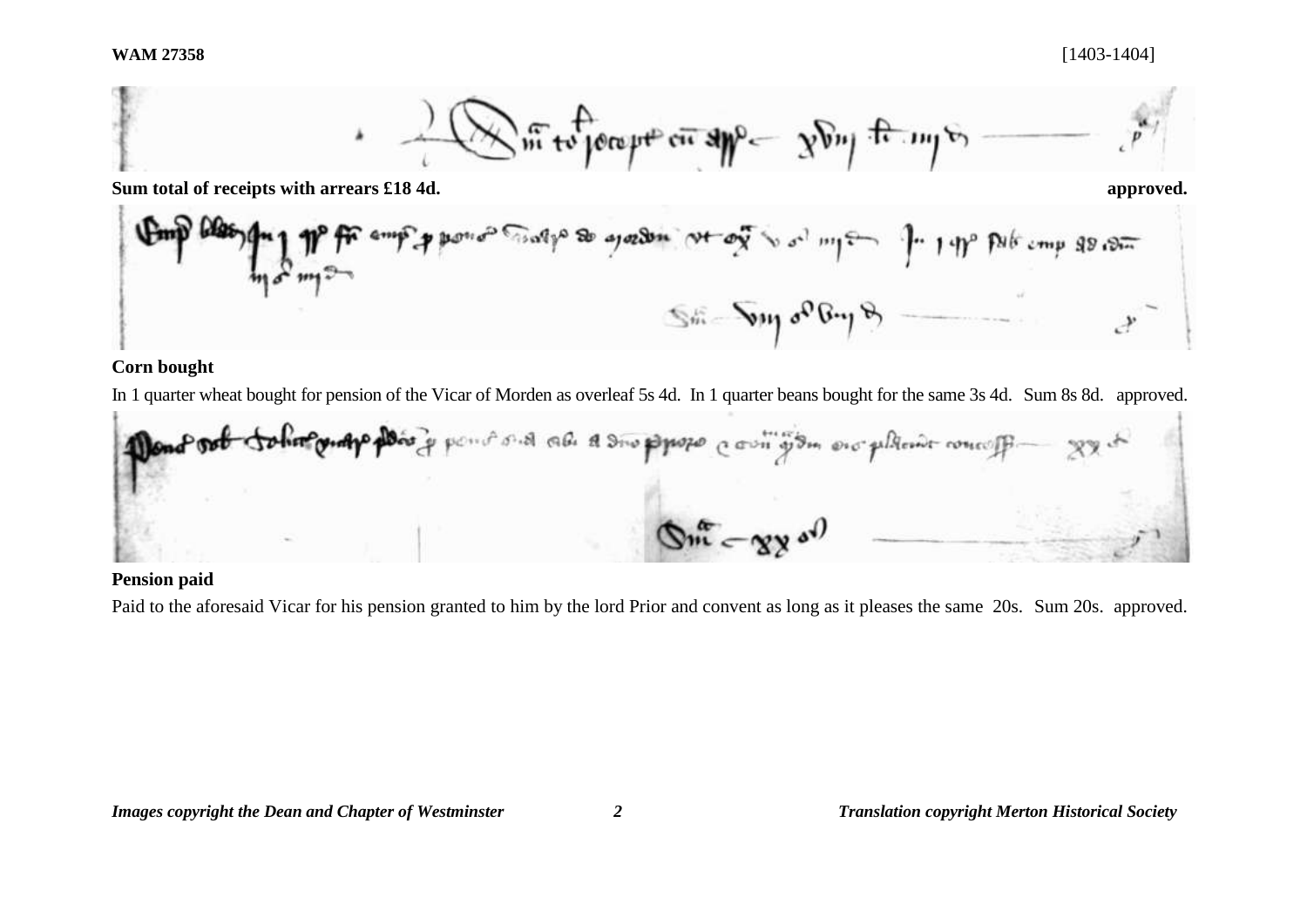

## **Cash Deliveries**

Delivered to brother Roger Cretton warden by 1 tally, 76s 8d. Sum 76s 8d. Sum 76s 8d. approved

Tomi expira lib - A 2 mpg A  $\partial_{c}$ *bot* 27 h. x b or ling allowing or y comp of question otton Tourtoon DAD AP or no on please depps the one of the potmer of 110 chartru 211 anount  $\pi$  Soliet other

**Sum of all expenses and deliveries 105s 4d. And he owes £12 15s.**

- **Cash delivered** Of which is allowed to the same 11s 4d which he delivered to brother RogerCretton warden at the audit by 1 tally. And to the same 3s 8d remitted to him by grace of the lord Prior and discretion of the auditors. And so John Spyk farmer at the same place owes net £12. Which arrears, however, will be charged in the account next following.
- *Quietus* Therefore he is quit in respect of this.